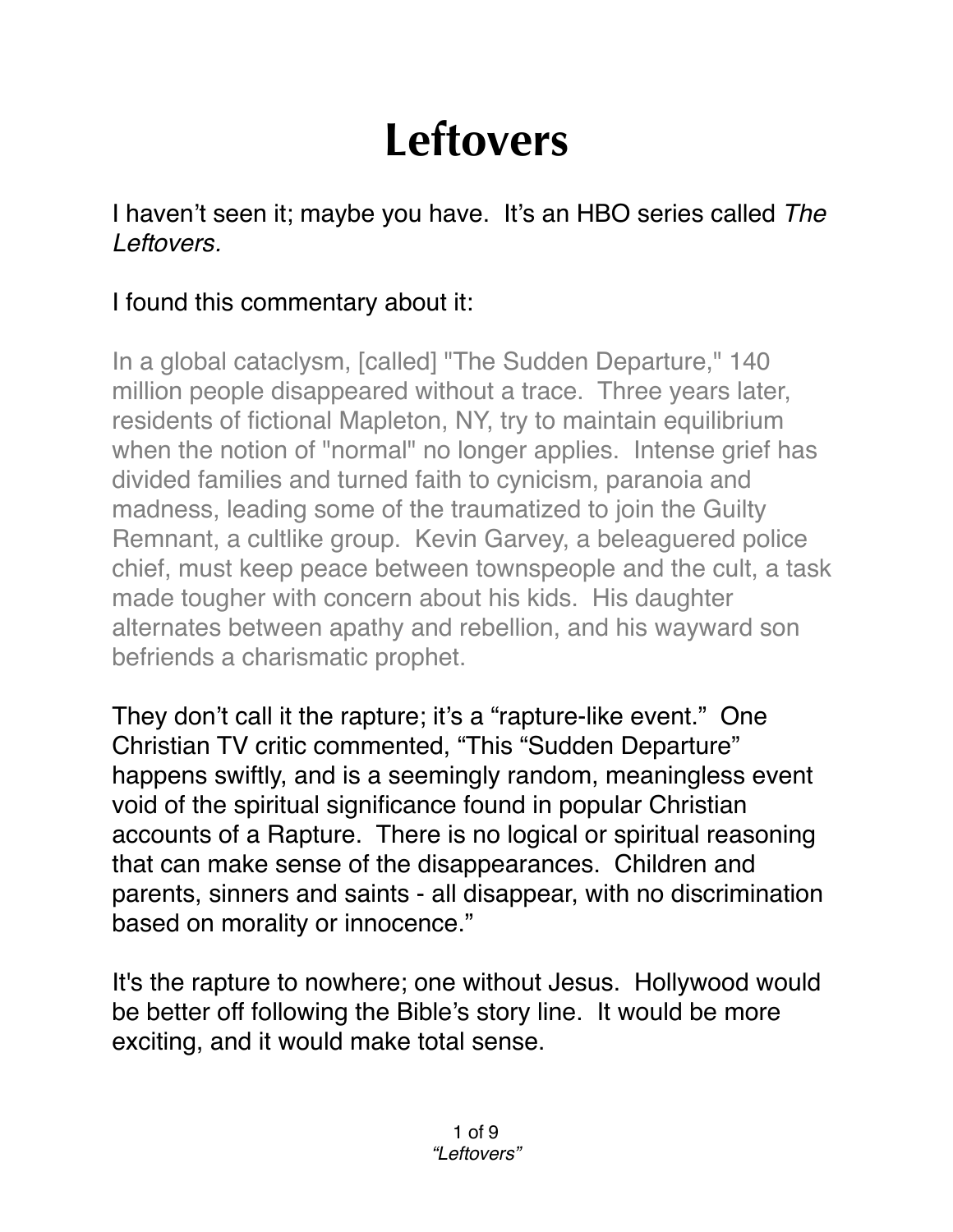Being "leftover" used to be called being left behind. It is how we describe nonbelievers who will be surprised at the resurrection and rapture of the church. When the Lord takes us home, they will be left behind to navigate the troublesome years of the Great Tribulation on the earth.

There are Christians who are leaving things behind for those left behind. The brother that prayed the Sinner's Prayer with me had notes all over his house, to be found by his nonbelieving relatives and friends who would come looking for him.

I found a website, [rapture-survival-kit.com](http://rapture-survival-kit.com). You first leave your loved ones a letter on raptur[eletters.com](http://letters.com). Then you put your kit together. They say to use a plastic container that has a note on it saying, "Open after my (or our) disappearance."

Contents are up to you, but Bibles and Christian literature explaining the Gospel are obviously high on the list.

(Maybe if someone had done that in fictional Mapelton, NY, the leftovers wouldn't be so ignorant).

Since the rapture is our blessed hope, and since it is always imminent, we tend to read the events of Matthew twenty-four through rapture-colored glasses. Especially verses forty through forty-two:

Mat 24:40 Then two *men* will be in the field: one will be taken and the other left.

Mat 24:41 Two *women will be* grinding at the mill: one will be taken and the other left.

Mat 24:42 Watch therefore, for you do not know what hour your Lord is coming.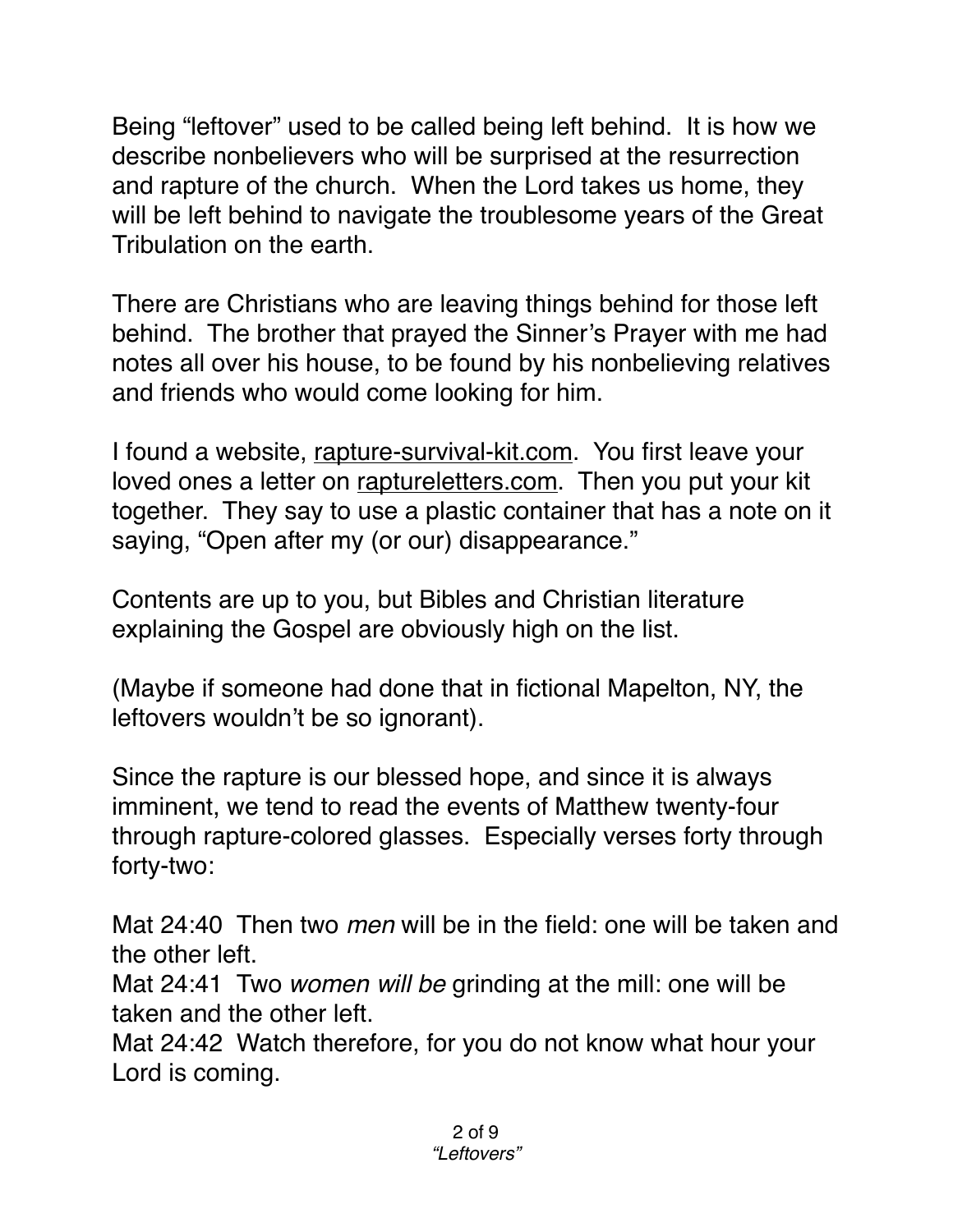**It's not the rapture.** Jesus has not been talking about events that precede the Great Tribulation. He has been talking about the events that occur *during* the Great Tribulation.

And He is speaking in the context of His Second Coming, ending the Great Tribulation. In verse twenty-nine, for example, Jesus said, "immediately **after** the tribulation of those days."

Jesus said things would be "as the days of Noah." Verse thirtynine continues the theme of Noah's days, and it establishes the timing of what Jesus describes in verses forty through forty-two.

[Mat 24:39](verseid:40.24.39) … [they] did not know until the flood came and took them all away, so also will the coming of the Son of Man be.

In the days of Noah, the "flood came" and "took them all away."

Who did the flood "take away?" It took away the wicked, to death and to eternal judgment.

Who was left behind (or leftover)? Noah and his family, left behind to repopulate the earth

- The people in verses forty and forty-one who are "taken" are those nonbelievers who have survived the Tribulation only to be taken away in judgment at the Second Coming. They are the goats when Jesus separates the sheep and the goats.
- The people in verses forty and forty-one who are "left" are those believers who have survived the Tribulation to be left to repopulate the earth. They are the sheep when Jesus separates the sheep and the goats.

If you're a Christian, you won't be on the earth for any portion of the Great Tribulation. You will be resurrected or raptured prior.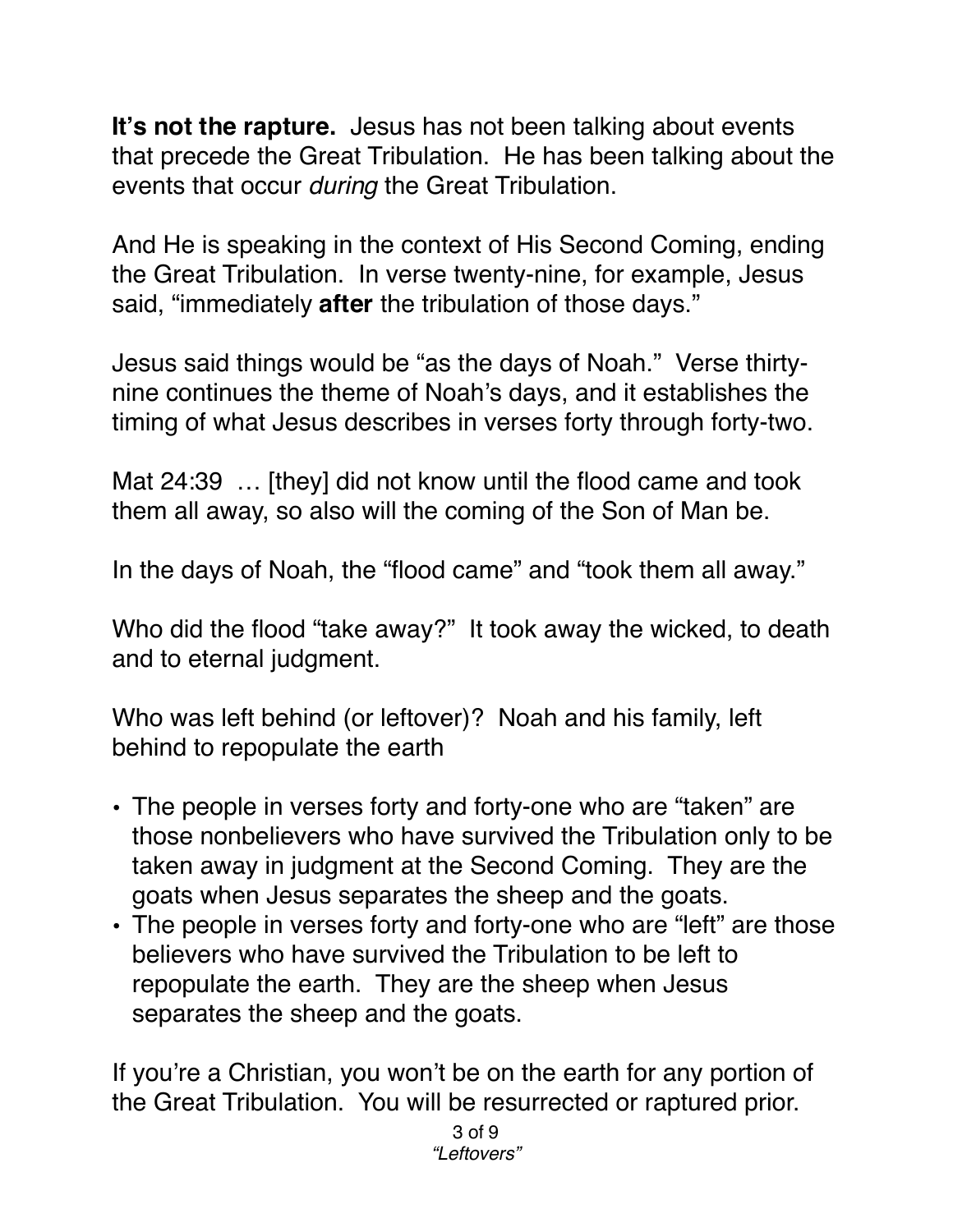Once the church is removed, the earth will be populated entirely by nonbelievers who are left behind. So, at the rapture, *you don't want to be left behind.*

Those who become believers during the seven-year Great Tribulation *will want to be left behind* at the Second Coming. It means they will enter in to the Kingdom on earth, ruled by Jesus for a thousand years.

Why are we so adamantly pre-Trib in our understanding of the last days?

First of all, it's an important question. How you answer it will determine, to some extent, how you live. I mean, if you believed in a pre-wrath or mid-Trib or post-Trib rapture, don't you think you'd do a little prepping for survival?

Mark Hitchcock is a pastor we trust for End Times information. He has a list of six biblical arguments for a pre-Trib rapture. I'll present them without going into a lot of detail.

- 1. The Place of the Church in Revelation Namely, in the key section on the Tribulation in the Bible, Revelation 4-18, there is an absolute silence about the church.
- 2. The Rapture is Not the Return The New Testament teaches that Jesus will come *for* His church to escort her to His Father's House (John 14:3). And it also teaches that He will come *with* His saints when He descends from Heaven to judge His enemies and establish His glorious 1000 year kingdom on earth (Revelation 19:14). The distinct differences between these two phases of Christ's coming are harmonized successfully by the pre-Trib view. In fact, a post-Trib rapture is impossible, because if all the surviving believers are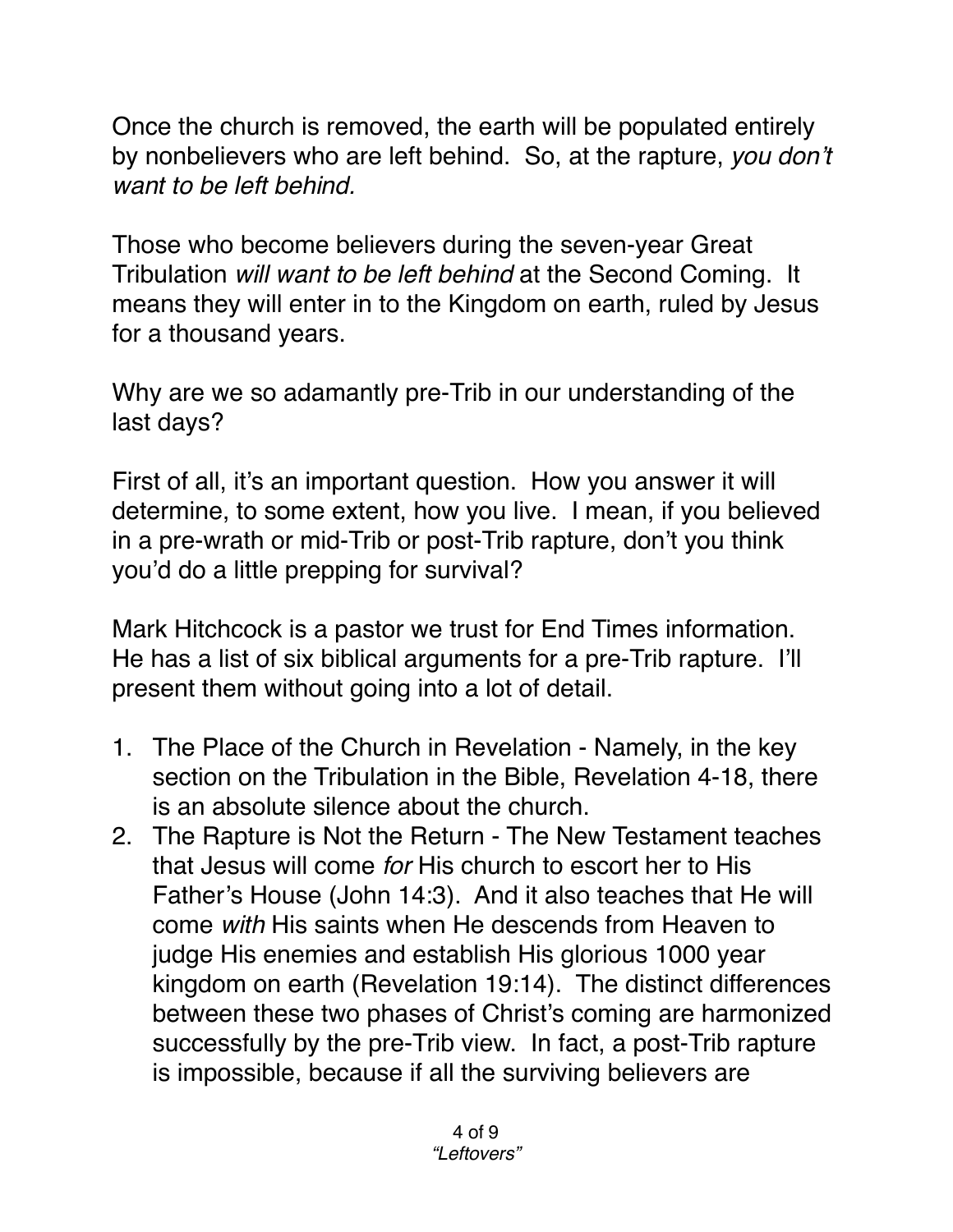raptured at His Second Coming, there are no human beings on the earth to repopulate it for the Kingdom.

- 3. The Church is Exempted from God's Wrath The Bible promises in several places that we are exempt from the coming wrath of God of the Tribulation period (First Thessalonians1:9-10; 5:9; Revelation 3:10). In Revelation 3:10-11, the Lord's promise of deliverance from the tribulation period is very specific. "'Because you have kept the word of My perseverance, I also will keep you from the hour of testing, that hour which is about to come upon the whole world, to test those who dwell on the earth. I am coming quickly.'"
- 4. The Time Gap Between the Rapture and the Second Coming - An interval or gap of time is needed between the rapture and the Second Coming in order to fit together many end time events predicted in the Bible in a logical and timely manner. These end time events can be harmonized by a pre-Trib time gap of at least seven years.
- 5. Imminence Multiple passages teach that the rapture could occur at any moment. It is a signless event that needs no precursors.
- 6. The Blessed Hope If God's people have to endure 3½ years, 5½ years or all 7 years of the tribulation before He comes, how much of a comfort would the rapture be?

The rapture is not what Jesus was talking about in Matthew twenty-four. The church is not in view; it will already be safe in Heaven by the time one is taken and the other is left.

Mat 24:42 Watch therefore, for you do not know what hour your Lord is coming.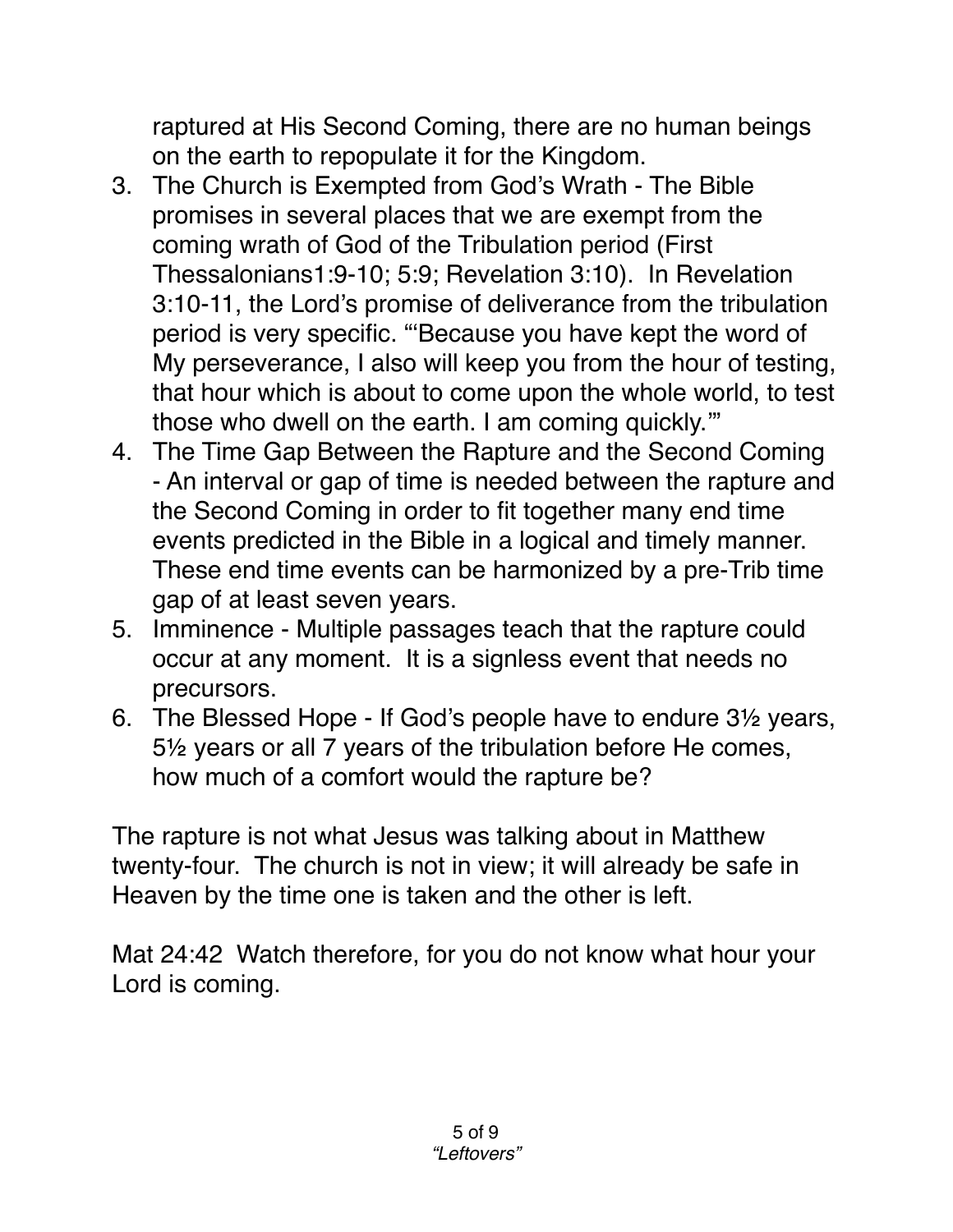This brings us full circle to where we started our series on the days of Noah. In verse thirty-six Jesus said, "But of that day and hour no one knows, not even the angels of heaven, but My Father only."

But if the Great Tribulation lasts exactly seven years, how can a person in the Tribulation not know "what hour" the Lord "is coming?" Won't it be seven years after the antichrist signs a treaty with Israel? Won't it be three and one half years, or 1260 days, after the Temple is desecrated?

On a practical level, if you read the Revelation, the earth will be so devastated that it may not be possible to tell time or to know where you are on the calendar. Believers who survive the Tribulation judgments must persevere, knowing that the Lord will return to set things right.

We also pointed out that the phrase, "no one knows the day or the hour," is said by some to be a Jewish idiom that announces the Feast of Trumpets.

One Jewish source I found said, "Understanding the expression "No man knows the day or hour" is not possible by simply taking the English translation literally, because in the book of Daniel and the Book of Revelation, we are given EXACT descriptions of timing, relative to KEY events - such as the shutting down of the altar sacrifices in Jerusalem at the MID-POINT of the 70th week."

Jesus **did** claim to know the future, and in pretty precise detail. The entire Oliver Discourse is Him giving us the future. So maybe this really is a Jewish idiom.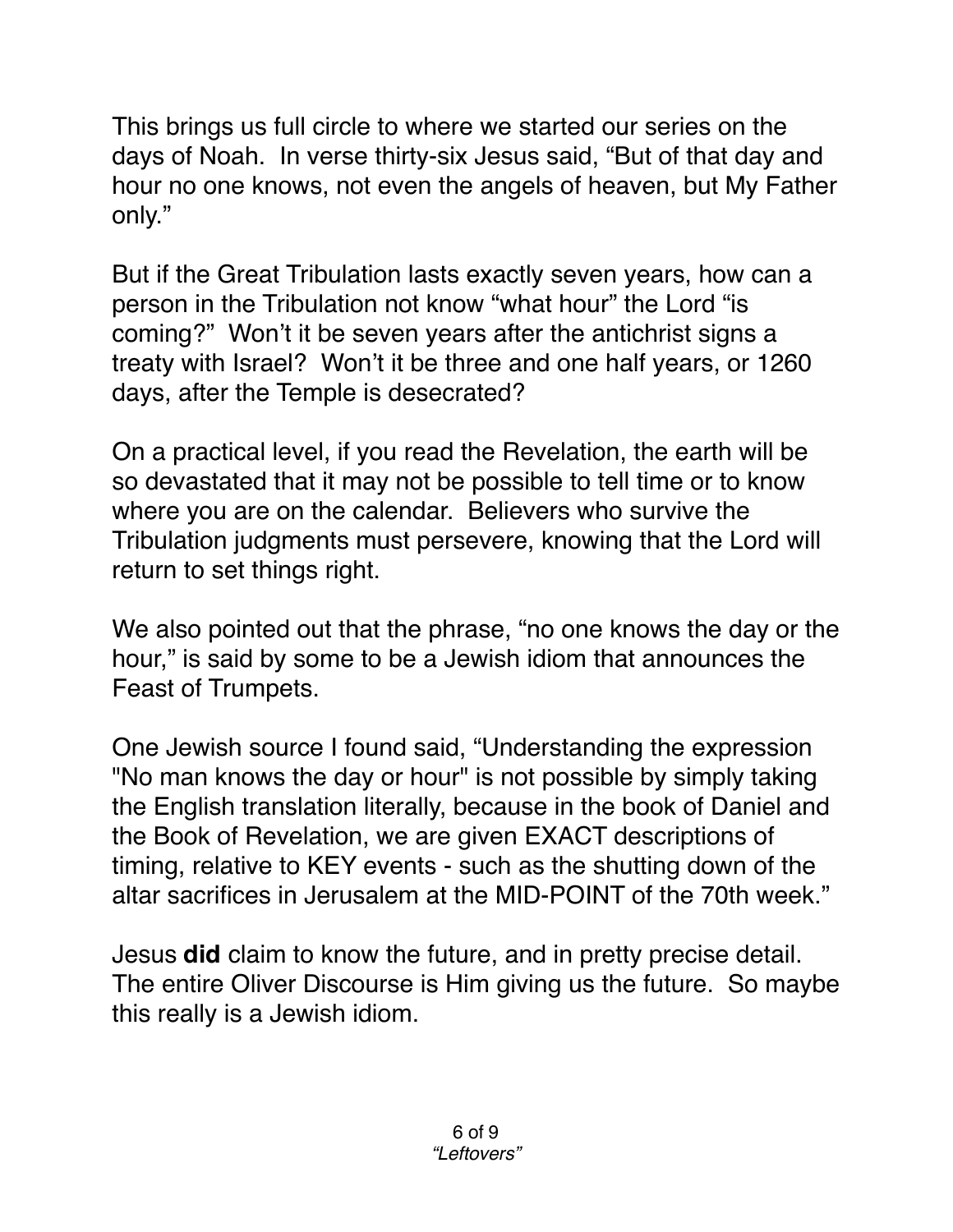From his book *Signs In the Heavens,* Avi Ben Mordechai, devotes a chapter to explaining what "no man knows the day or hour" truly means from a rabbinical Hebraic perspective.

## He says:

… "that day and hour no man knows" refers to the sanctification or setting apart of the new moon. Without this sanctification, the Jews had no way of determining God's "appointed times." Twelve times a year a new Jewish month was announced to the people. We have no system like it today. We look at a calendar to determine the first of the month; the Jews, however, looked at the moon. This system of chronology was given to the Jews to know precisely when the holy festivals would fall… The moon was the faithful Jewish calendar or witness in the sky and 12 times a year was sanctified as the basis of the Jewish stellar calendar.

To correctly announce the first day of the month, established by the new moon, was one of the Sanhedrin's greatest responsibilities. They had to ensure the people knew when the first of the month began 12 times a year!

As soon as the new moon was announced, the first day of the month began. Once the beginning of the new month was established, the festivals and weekly Sabbaths for the upcoming month were sanctified for observance.

**However, the seventh month, Tishri, was particularly important because it was the only month that had a holy convocation or appointed time on the first day of the month.**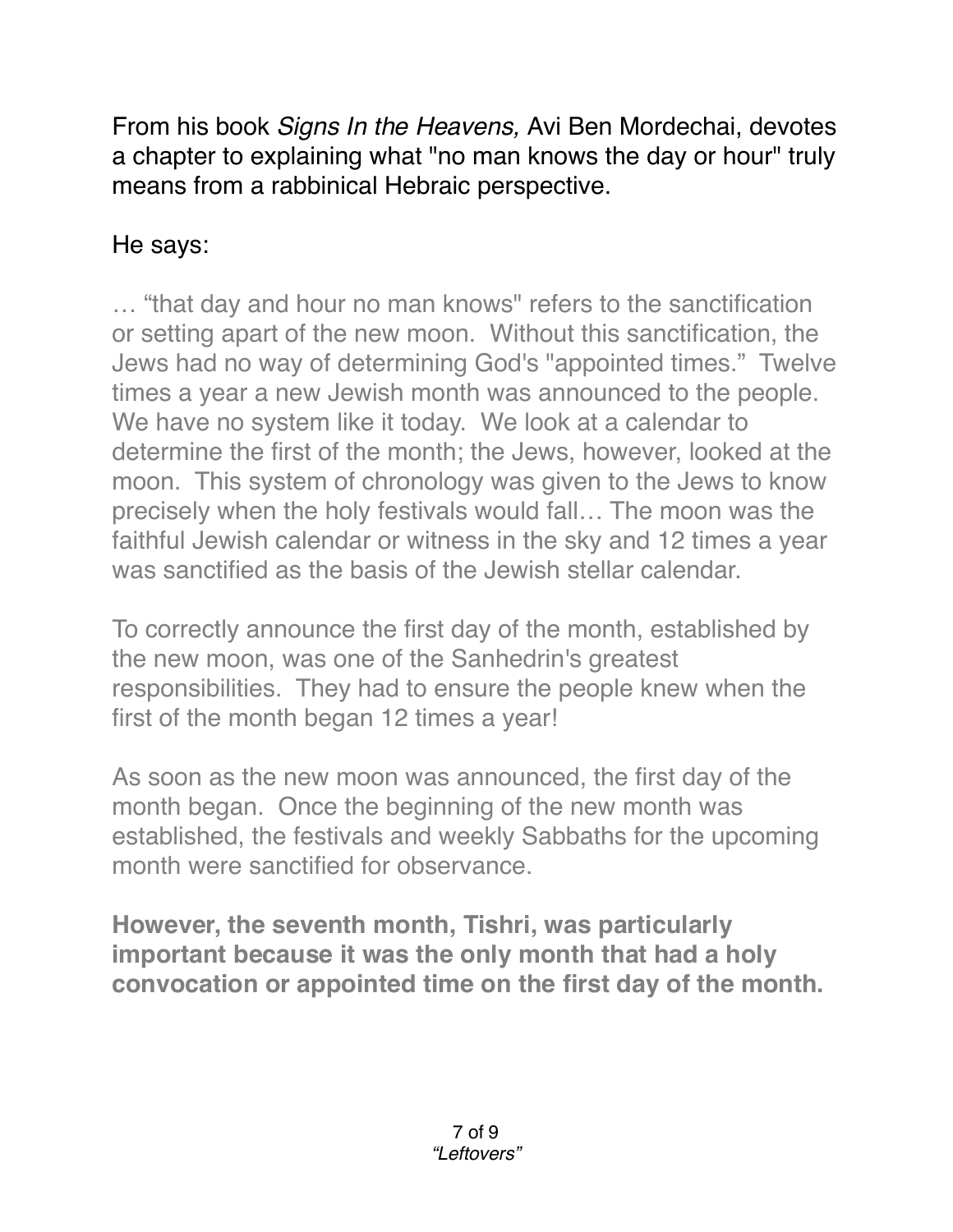This posed a unique problem. The first day of Tishri was the appointed time called Rosh HaShanah, the Feast of Trumpets. Yet no one could begin observing the festival until they heard those famous words from the President of the Sanhedrin, "Sanctified!"

No one in Israel could plan for the first day of the seventh month Tishri. When they knew how many days to count to a festival, that would be easy. But, HOW COULD THEY PLAN FOR A FESTIVAL THAT THEY DID NOT KNOW AT WHAT DAY OR HOUR IT WOULD PUBLICLY BE ANNOUNCED AND THUS BEGIN?

This was unique to the Feast of Trumpets.

It could be that by using this idiom, twice, Jesus was letting us know that His Second Coming would coincide with the Feast of Trumpets.

Just as Jesus fulfilled the spring feasts at His first coming, to the very day, over subsequent days, so we can expect that He will fulfill the fall ones - the Feast of Trumpets, then ten days later the Day of Atonement, and then five days later the Feast of Tabernacles - at His Second Coming.

Jesus was, it seems, setting a date for His return - an exact date, the first of Tishri, the Feast of Trumpets, as the Great Tribulation ends.

But since the heavens will be devastated by the events of the Great Tribulation, only God will know the exact timing.